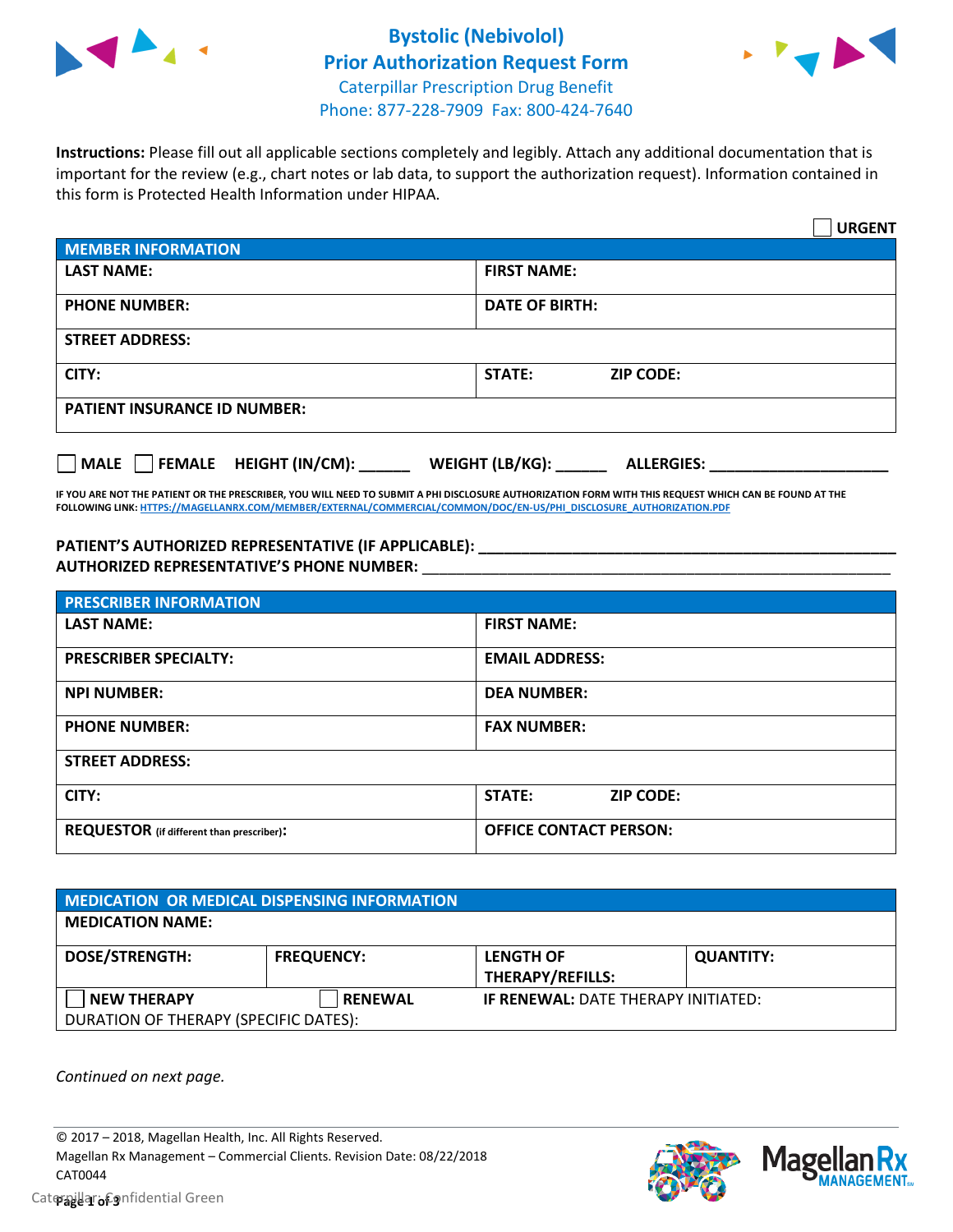



| <b>MEMBER'S LAST NAME:</b>                                                                                                                                                                                                                                                                                                                                                                                                                                                                                                         | <b>MEMBER'S FIRST NAME:</b>                                                                                                                                                                                                                                                                                                     |                                                       |
|------------------------------------------------------------------------------------------------------------------------------------------------------------------------------------------------------------------------------------------------------------------------------------------------------------------------------------------------------------------------------------------------------------------------------------------------------------------------------------------------------------------------------------|---------------------------------------------------------------------------------------------------------------------------------------------------------------------------------------------------------------------------------------------------------------------------------------------------------------------------------|-------------------------------------------------------|
|                                                                                                                                                                                                                                                                                                                                                                                                                                                                                                                                    | 1. HAS THE PATIENT TRIED ANY OTHER MEDICATIONS FOR THIS CONDITION?                                                                                                                                                                                                                                                              | YES (if yes, complete below)<br><b>NO</b>             |
| <b>MEDICATION/THERAPY (SPECIFY</b><br>DRUG NAME AND DOSAGE):                                                                                                                                                                                                                                                                                                                                                                                                                                                                       | <b>DURATION OF THERAPY (SPECIFY</b><br>DATES):                                                                                                                                                                                                                                                                                  | <b>RESPONSE/REASON FOR</b><br><b>FAILURE/ALLERGY:</b> |
| <b>2. LIST DIAGNOSES:</b>                                                                                                                                                                                                                                                                                                                                                                                                                                                                                                          |                                                                                                                                                                                                                                                                                                                                 | <b>ICD-10:</b>                                        |
| □ Hypertension                                                                                                                                                                                                                                                                                                                                                                                                                                                                                                                     |                                                                                                                                                                                                                                                                                                                                 |                                                       |
| □ Diagnosis<br>ICD-10 Code(s):                                                                                                                                                                                                                                                                                                                                                                                                                                                                                                     |                                                                                                                                                                                                                                                                                                                                 |                                                       |
|                                                                                                                                                                                                                                                                                                                                                                                                                                                                                                                                    | 3. REQUIRED CLINICAL INFORMATION: PLEASE PROVIDE ALL RELEVANT CLINICAL INFORMATION TO SUPPORT A                                                                                                                                                                                                                                 |                                                       |
| PRIOR AUTHORIZATION.                                                                                                                                                                                                                                                                                                                                                                                                                                                                                                               |                                                                                                                                                                                                                                                                                                                                 |                                                       |
| • Acebutolol (Sectral)<br>• Atenolol (Tenormin)<br>• Betaxolol (Kerlone)<br>· Bisoprolol (Zebeta)<br>• Metoprolol tartrate (Lopressor)<br>• Long-acting metoprolol succinate (Toprol XL)<br>$\square$ Yes $\square$ No (Please provide documentation)<br>• Alpha-2 Adrenergic Blockers<br>• Calcium-Channel Blockers<br>• Central Alpha-Agonists<br>• Direct Vasodilators<br>• Diuretic (included are thiazide, loop and potassium-sparing)<br>• Peripheral Adrenergic Antagonists<br>physician feels is important to this review? | Has the patient had a failure or intolerance to at least three of the following other classes of antihypertensives?<br>. Medications that act on the RAAS (included are ACE inhibitors, ARBs, and Tekturna)<br>Are there any other comments, diagnoses, symptoms, medications tried or failed, and/or any other information the |                                                       |
| information is received.                                                                                                                                                                                                                                                                                                                                                                                                                                                                                                           | Please note: Not all drugs/diagnosis are covered on all plans. This request may be denied unless all required                                                                                                                                                                                                                   |                                                       |
|                                                                                                                                                                                                                                                                                                                                                                                                                                                                                                                                    | ATTESTATION: I attest the information provided is true and accurate to the best of my knowledge. I understand that<br>the Health Plan, insurer, Medical Group or its designees may perform a routine audit and request the medical<br>information necessary to verify the accuracy of the information reported on this form.    |                                                       |
| Prescriber Signature or Electronic I.D. Verification:                                                                                                                                                                                                                                                                                                                                                                                                                                                                              |                                                                                                                                                                                                                                                                                                                                 | Date:                                                 |
|                                                                                                                                                                                                                                                                                                                                                                                                                                                                                                                                    | <b>CONFIDENTIALITY NOTICE:</b> The documents accompanying this transmission contain confidential health information that is legally privileged. If<br>you are not the intended recipient, you are hereby notified that any disclosure, copying, distribution, or action taken in reliance on the contents                       |                                                       |
| © 2017 - 2018, Magellan Health, Inc. All Rights Reserved.<br>Magellan Rx Management - Commercial Clients. Revision Date: 08/22/2018                                                                                                                                                                                                                                                                                                                                                                                                |                                                                                                                                                                                                                                                                                                                                 | Magollan Ry                                           |

CAT0044